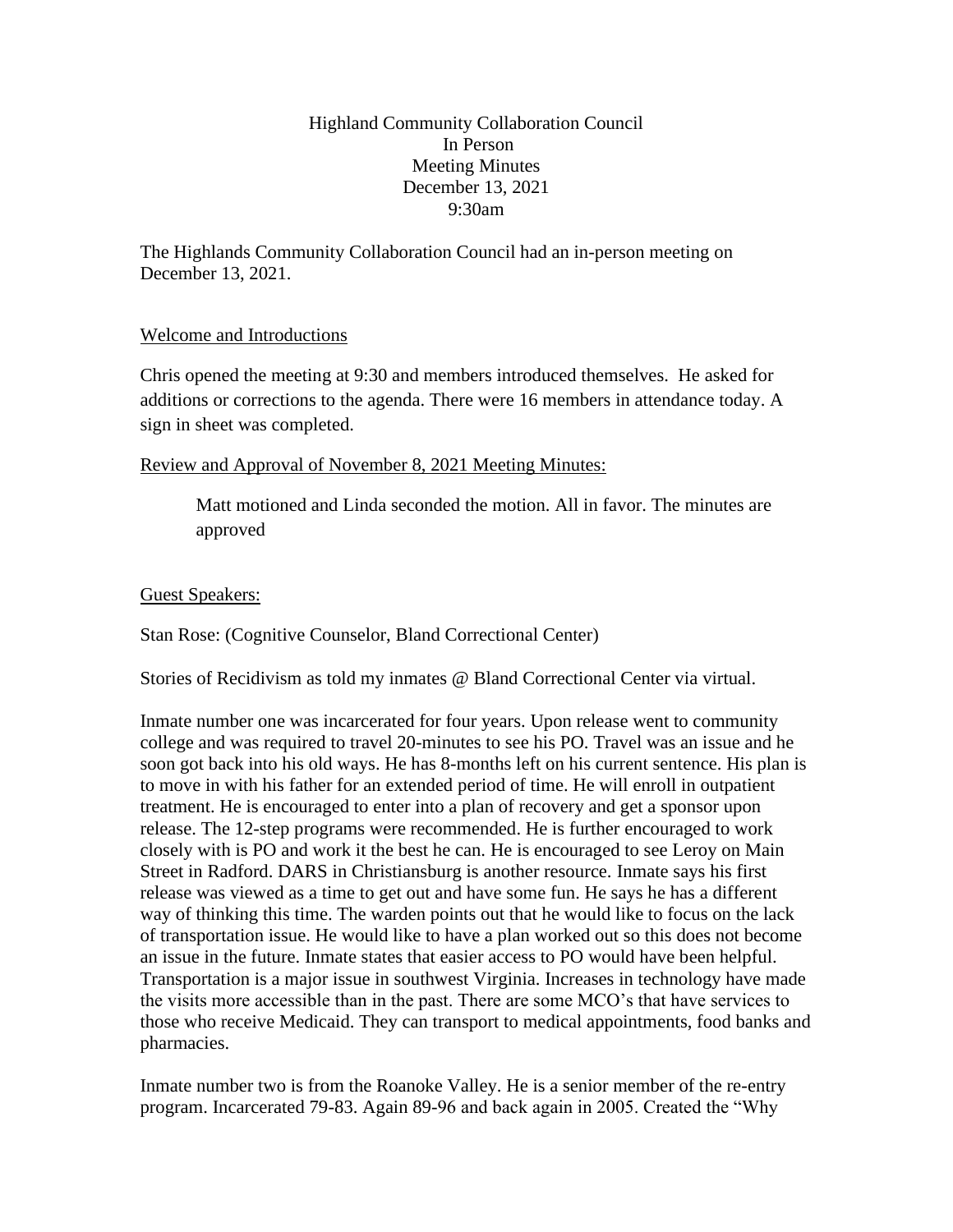Me" program. Parents were married for 65 years. At age 7 he lost a brother. Turned to the streets. Being locked up didn't change him. His daughter got shot by her boyfriend. Turned back to the street. Sent back to prison again. Started to embrace the challenges. Didn't know how to deal with the issues he had. Most people like me turn to drugs and hang out with people that don't help. Looking back, there are ways he could have dealt with his losses. Learning who I was and how I could have made changes that could have led me down a different path. Members state that he has a wealth of experiences and many could learn from his experience. A gal is to use life experience to help others. He gets out in 4-months and wants to use his voice to help others. He understands that things have changed a lot in recent years but there is lots of youth that could benefit from hearing his story. Members thank him for telling his story. The impact of trauma in early years is something that society didn't understand how to help but we have come a long way. DARS is a resource that could be valuable to the inmate.

Inmate three was placed on probation in 1983 and a youth. There was alcohol use and family abuse. Left home at 14. Alcohol was an escape. Every issue was due to drinking. It was a way of checking out. Was placed on Antabuse and received some help. He was violated repeatedly to keep him off the street. There needs to be changes in the PO system to make it more difficult to violate a client. He has received two doctorate degrees while incarcerated. His recent success is due to advances in treatment of mental health issues due to trauma. In the 1990's there was widespread movement to lock people with mental health and trauma issues. Hopefully recent developments will lead to the necessary changes. Members state that assessments are now commonplace and go a long way to ensure that the needed services are provided. Members state that PO's in the past were feared and parolees did not want to meet with their PO because they thought one wrong visit could lead to lengthy prison sentences. He is encouraged to work closely with his PO and come clean with any issues that may be barriers to success. He is encouraged to seek help from the re-entry council upon release. The warden states that the purpose of this meeting is to identify any issues that lead to recidivism. There are virtual programming for PO and mental health to assist with receiving services. A member points out that a past trauma can lead to additional trauma. He is encouraged to continue speaking about the trauma to deal with the root cause of the issues. He states that the CSB at the county jail was beneficial in helping him identify his issues early on. They are the ones who were able to simply the problem. Inmates are encouraged to reach out to CSB upon release to get case management and the treatment that will get to the root cause of addiction. Medicaid expansion how covers more services than in the past. It can also include dental. They have a reduced rate for those with substance issues. They are encouraged to apply for Medicaid prior to release. There is a pre COG program at Bland that is a valuable resource.

Inmate number four is a mentor in pre COG. Had work release and instead of coming back to Roanoke, he stayed over in Georgia and worked in a chicken plant. He started hanging out with guys from work and getting high. PO put him on house arrest. After 6 months they shut down the program. Family from Roanoke helped him out. Couldn't get a job. Ran back to Roanoke. Lied to family and told them his PO released him. Worked at a couple of jobs until they learned he had a felony. Developed a drug problem. In and out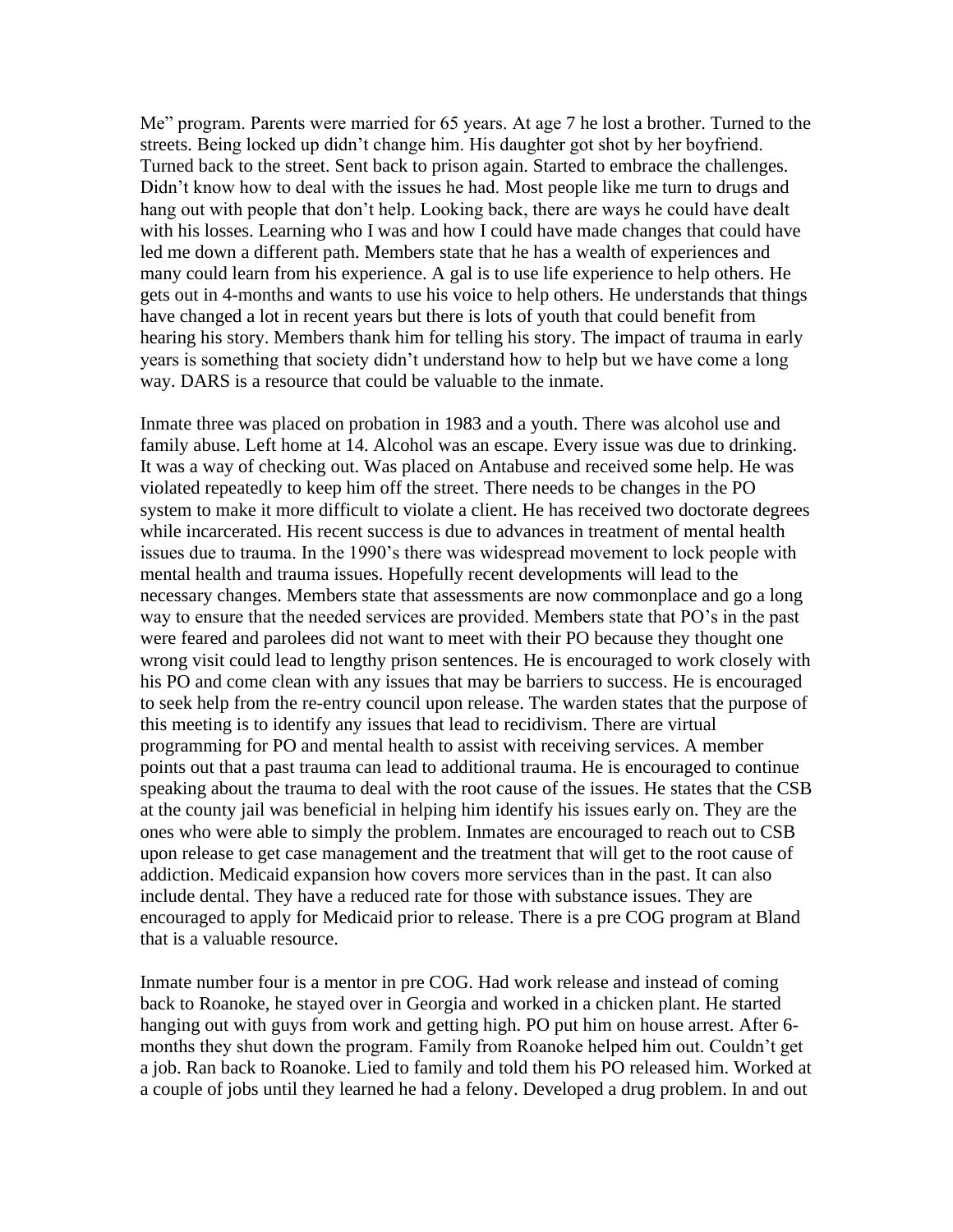of jail in Roanoke. Has a 20-year sentence for robbery. Due to not asking for help when he needed it. Scheduled to be released in 9-years. Encouraged to continue to use his skills and talents within the facility. Members asked what society can do to prevent people from coming back. He says he had a problem and denied it. Reminded that the culture now is a little different. Back in the day felons were not offered many opportunities upon release. There are numerous resources available today to help those who seek it. There is a book titled "What Happened to You" that questions trauma and can help people understand how things that happened early in their lives and how that can impact their lives today. Linda offers to send a copy of the book to the inmates in the meeting this morning. PTSD was once thought to only be those who have been to war but today we realize there are many sources of trauma that can lead to PTSD.

Stan thanked the inmates for taking the time to get in front of a camera and admit their faults to a group of strangers.

### New Business

• Refer to committee members: None.

### January 10, 2022 Council Presentations:

Jason Pritchard and Candace Miller with the Peer Help program through Ballad Health will present at the January meeting.

#### Sub-Committee Reports

*Housing Committee/ Service Integration Committee/ Grants/Finance Committee* (Matt, Emma, Andy, Felisha, and Linda)

*Employment Committee:* (Jimmy with DARS, Mike with VEC) None

*Mentoring Committee/ Substance Abuse Committee:* (Ruth, Teresa, Chris, Chuck) None *Public Relations Committee:* (Manuel) None *Executive Committee:* (Chris, Richard, Felisha and Chris). None

### Re-entry Updates

None

Local Coalition Updates